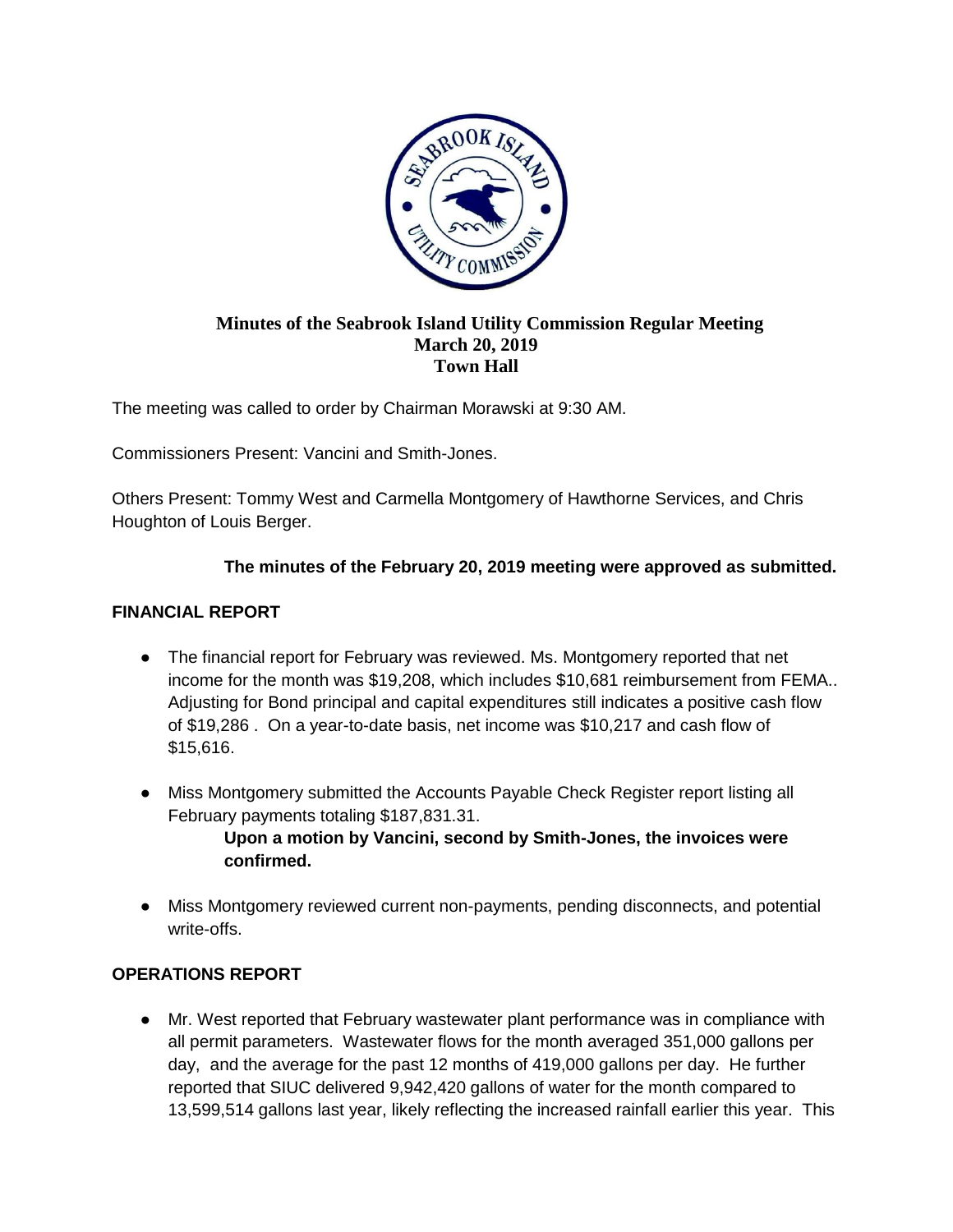accounted for 88.11% of the water received from St. John's for the month compared to 97.01% last year. Mr. West also reviewed the more significant work orders completed during the month.

● Finally, Mr. West reported that the office building windows have been replaced, the office HVAC unit replaced , and the new trucks are on order.

## **OLD BUSINESS**

- Mr. West reviewed the current status of the unpaid St. Johns Fire District invoice from 2018. Kiawah Island Utilities (KIU) have agreed to discontinue charging St. Johns Fire District for hydrant fees but will recover those costs through rates pending order from the Public Service Commission. Seabrook Island Utility (SIU), which is owned by the Town of Seabrook Island and not regulated by the Public Service Commission, is governed by its Bond Ordinance. Because the rate covenant of the Ordinance stipulates that SIU may not provide any free service, SIU is seeking guidance from its Bond Counsel regarding the unpaid balance.
- The AC3 proposal submitted by Mr. West last month was discussed, with Commissioners agreeing with the need to upgrade the current IT system. Because the Town had replaced their system with AC3 and were satisfied with its performance, Mr. West had sought the proposal from only AC3.

**Upon a motion by Smith-Jones, second by Vancini, the AC3 proposal was approved pending positive recommendation from another business utilizing the AC3 system, and confirmation that the purchase was in compliance with the Town's Purchasing Ordinance.**

● Ms Montgomery submitted a credit card agreement through South State Bank. The Commissioners reviewed the five card options and selected the Visa Business Real Rewards card.

> **Upon a motion by Smith-Jones, second by Vancini, the agreement with South State Bank for the Visa Business Real Rewards was approved.**

#### **NEW BUSINESS**

• Chairman Morawski reviewed the current practice of allocating Administrative and General (A&G) expenses 50% each to Water and Sewer operations, and Management Fee 60% to Sewer and 40% to Water. As a result of the new Hawthorne Services contract, some costs previously included in the Management Fee are now directly included in Operations Expenses resulting in the Sewer Utility paying a greater portion of A&G. After considering different allocation methods, and the need recover costs fairly between customer classes, the Commissioners determined that all A&G expenses and Management Fees should be allocated 60% to Sewer and 40% to Water.